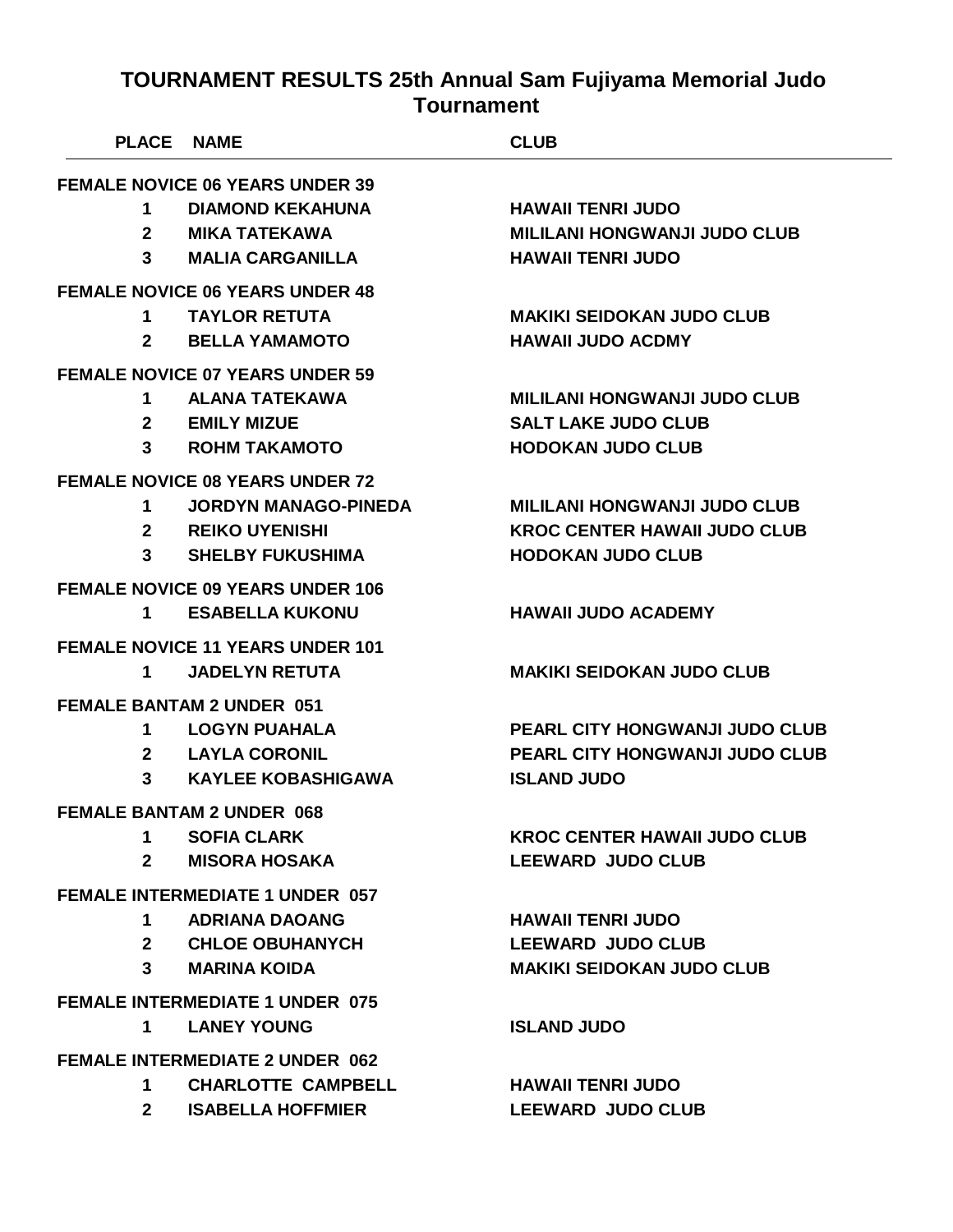| <b>PLACE NAME</b> |                                         | <b>CLUB</b>                           |
|-------------------|-----------------------------------------|---------------------------------------|
|                   | <b>FEMALE INTERMEDIATE 2 UNDER 075</b>  |                                       |
| 1                 | <b>MONICA REYES</b>                     | <b>HAWAII JUDO ACDMY</b>              |
| $\mathbf{2}$      | <b>ANGELINA DAOANG</b>                  | <b>HAWAII TENRI JUDO</b>              |
| 3 <sup>1</sup>    | <b>ELLE MIZUE</b>                       | <b>SALT LAKE JUDO CLUB</b>            |
|                   | <b>FEMALE INTERMEDIATE 2 UNDER 084</b>  |                                       |
| 1                 | <b>SAMANTHA IHA</b>                     | <b>SALT LAKE JUDO CLUB</b>            |
| $\mathbf{2}$      | <b>ANGELINA CALPITO</b>                 | <b>PEARL CITY HONGWANJI JUDO CLUB</b> |
|                   | <b>FEMALE INTERMEDIATE 2 UNDER 106</b>  |                                       |
| 1                 | <b>CAELIN BALANSAG</b>                  | <b>HAWAII TENRI JUDO</b>              |
| $\mathbf{2}$      | <b>SKYLA PHILPOT-FERNANDEZ</b>          | <b>HAWAII TENRI JUDO</b>              |
| $3^{\circ}$       | <b>JACIE SAKAINO</b>                    | <b>ISLAND JUDO</b>                    |
|                   | <b>FEMALE INTERMEDIATE 2 UNDER 117+</b> |                                       |
| 1.                | <b>JAREA LONO</b>                       | <b>HBJA</b>                           |
| $\mathbf{2}$      | <b>MADISON FATU</b>                     | <b>LEEWARD JUDO CLUB</b>              |
|                   | <b>FEMALE JUVENILE A UNDER 079</b>      |                                       |
| 1                 | <b>ERIN HIKIJI</b>                      | <b>MILILANI HONGWANJI JUDO CLUB</b>   |
| $\mathbf{2}$      | <b>CAETLIN DIAS</b>                     | <b>MAKIKI SEIDOKAN JUDO CLUB</b>      |
| 3                 | <b>ASHLEY FUKUSHIMA</b>                 | <b>HODOKAN JUDO CLUB</b>              |
|                   | <b>FEMALE JUVENILE A UNDER 097</b>      |                                       |
| 1                 | <b>JAZULYN LAZO</b>                     | <b>KOOLAU JUDO</b>                    |
| $\mathbf{2}^-$    | <b>RACHEL ISHIGAKI</b>                  | PEARL CITY HONGWANJI JUDO CLUB        |
| $\mathbf{3}$      | <b>GIANA RAGUDOS</b>                    | <b>NEWTOWN JUDO CLUB</b>              |
|                   | <b>FEMALE JUVENILE A UNDER 106</b>      |                                       |
| 1                 | <b>MAYA ASANO</b>                       | <b>LEEWARD JUDO CLUB</b>              |
|                   | 2 MADISON-JOY KOGACHI                   | <b>MAKIKI SEIDOKAN JUDO CLUB</b>      |
| $\mathbf{3}$      | <b>CLAUDIA SHEN</b>                     | <b>SHOBUKAN JUDO CLUB</b>             |
|                   | <b>FEMALE JUVENILE A UNDER 117</b>      |                                       |
| $1 \quad$         | <b>MARISA IHA</b>                       | <b>SALT LAKE JUDO CLUB</b>            |
| $2^{\circ}$       | <b>RACHEL OSHITA</b>                    | <b>ISLAND JUDO</b>                    |
|                   | <b>FEMALE JUVENILE A UNDER 141+</b>     |                                       |
| 1.                | <b>ALANA DELA PENA</b>                  | <b>HAWAII JUDO ACADEMY</b>            |
| $2^{\circ}$       | <b>KIMBERLY KEALOHA</b>                 | <b>LEEWARD JUDO CLUB</b>              |
|                   | <b>FEMALE JUVENILE B UNDER 114</b>      |                                       |
| $\mathbf 1$       | <b>ABIGAIL YAGI</b>                     | <b>KROC CENTER HAWAII JUDO CLUB</b>   |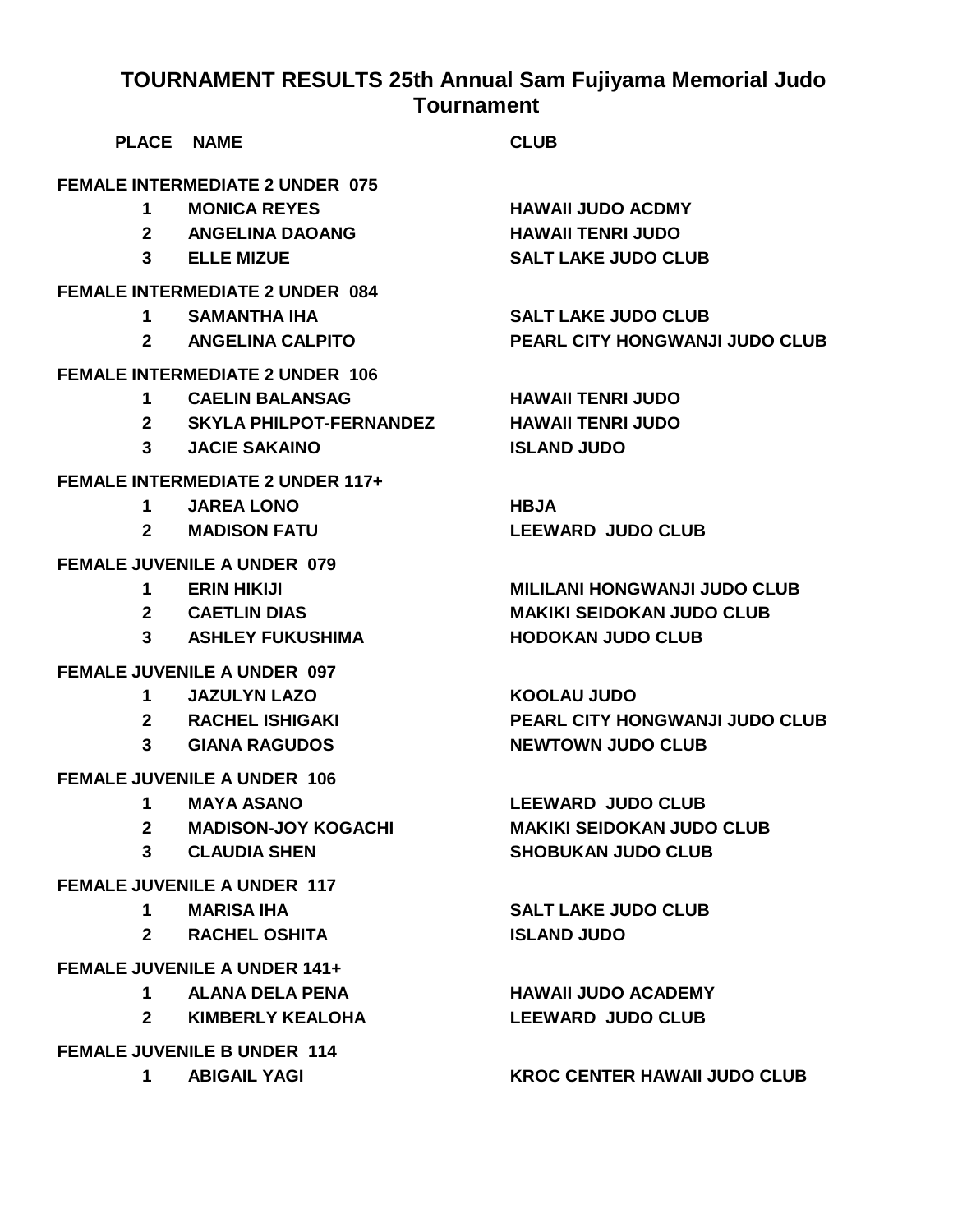|                | PLACE NAME                           | <b>CLUB</b>                           |
|----------------|--------------------------------------|---------------------------------------|
|                | <b>FEMALE JUVENILE C UNDER 154</b>   |                                       |
| $\mathbf 1$    | <b>CHASTYNE DOLOR</b>                | <b>PEARL CITY HONGWANJI JUDO CLUB</b> |
| $\mathbf{2}$   | <b>NINA SEOANE</b>                   | <b>PEARL CITY HONGWANJI JUDO CLUB</b> |
| 3              | <b>JESSICA DIXON</b>                 | <b>HAWAII TENRI JUDO</b>              |
|                | <b>MALE NOVICE 05 YEARS UNDER 45</b> |                                       |
| $\mathbf 1$    | <b>RYLAN THAI</b>                    | <b>MILILANI HONGWANJI JUDO CLUB</b>   |
| 2 <sup>1</sup> | <b>PHOENIX LEE</b>                   | <b>HAWAII TENRI JUDO</b>              |
| $3^{\circ}$    | <b>JARON SATO</b>                    | <b>HAWAII TENRI JUDO</b>              |
|                | <b>MALE NOVICE 06 YEARS UNDER 48</b> |                                       |
| $\mathbf 1$    | <b>SEAMUS HERRINGTON</b>             | <b>KROC CENTER HAWAII JUDO CLUB</b>   |
| $2^{\circ}$    | <b>JIMMY PASCUA JR</b>               | <b>MILILANI YMCA</b>                  |
| 3              | <b>COOPER OWENS</b>                  | <b>HAWAII JUDO ACADEMY</b>            |
|                | <b>MALE NOVICE 06 YEARS UNDER 56</b> |                                       |
| $\mathbf 1$    | <b>JADEN THAI</b>                    | <b>MILILANI HONGWANJI JUDO CLUB</b>   |
| $\mathbf{2}$   | <b>WYATT UYENISHI</b>                | <b>KROC CENTER HAWAII JUDO CLUB</b>   |
|                | <b>MALE NOVICE 07 YEARS UNDER 48</b> |                                       |
| 1              | <b>MAVERICK SANCHEZ</b>              | <b>HAWAII JUDO ACDMY</b>              |
| $\mathbf{2}$   | <b>KALEI ICHIMURA</b>                | <b>HAWAII TENRI JUDO</b>              |
|                | <b>MALE NOVICE 08 YEARS UNDER 59</b> |                                       |
| 1              | <b>JIMMY POLLARA</b>                 | <b>KROC CENTER HAWAII JUDO CLUB</b>   |
|                | 2 LOGAN HENSHAW                      | <b>MILILANI YMCA</b>                  |
| 3              | <b>MACE MATSUMOTO</b>                | <b>HODOKAN JUDO CLUB</b>              |
|                | <b>MALE NOVICE 08 YEARS UNDER 93</b> |                                       |
| 1              | <b>KORION WILLIAMS</b>               | <b>SHOBUKAN JUDO CLUB</b>             |
| $2^{\circ}$    | <b>LEONIDAS KUKONU</b>               | <b>HAWAII JUDO ACADEMY</b>            |
| 3              | <b>CALEB ALARCON</b>                 | <b>ISLAND JUDO</b>                    |
|                | <b>MALE BANTAM 1 UNDER 051</b>       |                                       |
| $1 \quad$      | <b>REY BROWN</b>                     | <b>KROC CENTER HAWAII JUDO CLUB</b>   |
| $\mathbf{2}$   | <b>THOMAS YADAO</b>                  | <b>SHOBUKAN JUDO CLUB</b>             |
|                | <b>MALE BANTAM 2 UNDER 051</b>       |                                       |
| 1              | <b>COLE FUKUDA</b>                   | <b>HAWAII TENRI JUDO</b>              |
| $2^{\circ}$    | <b>KEISO HIROHATA</b>                | <b>PEARL CITY HONGWANJI JUDO CLUB</b> |
| 3 <sup>7</sup> | <b>BRAXTON SHIMABUKURO</b>           | <b>ISLAND JUDO</b>                    |
|                |                                      |                                       |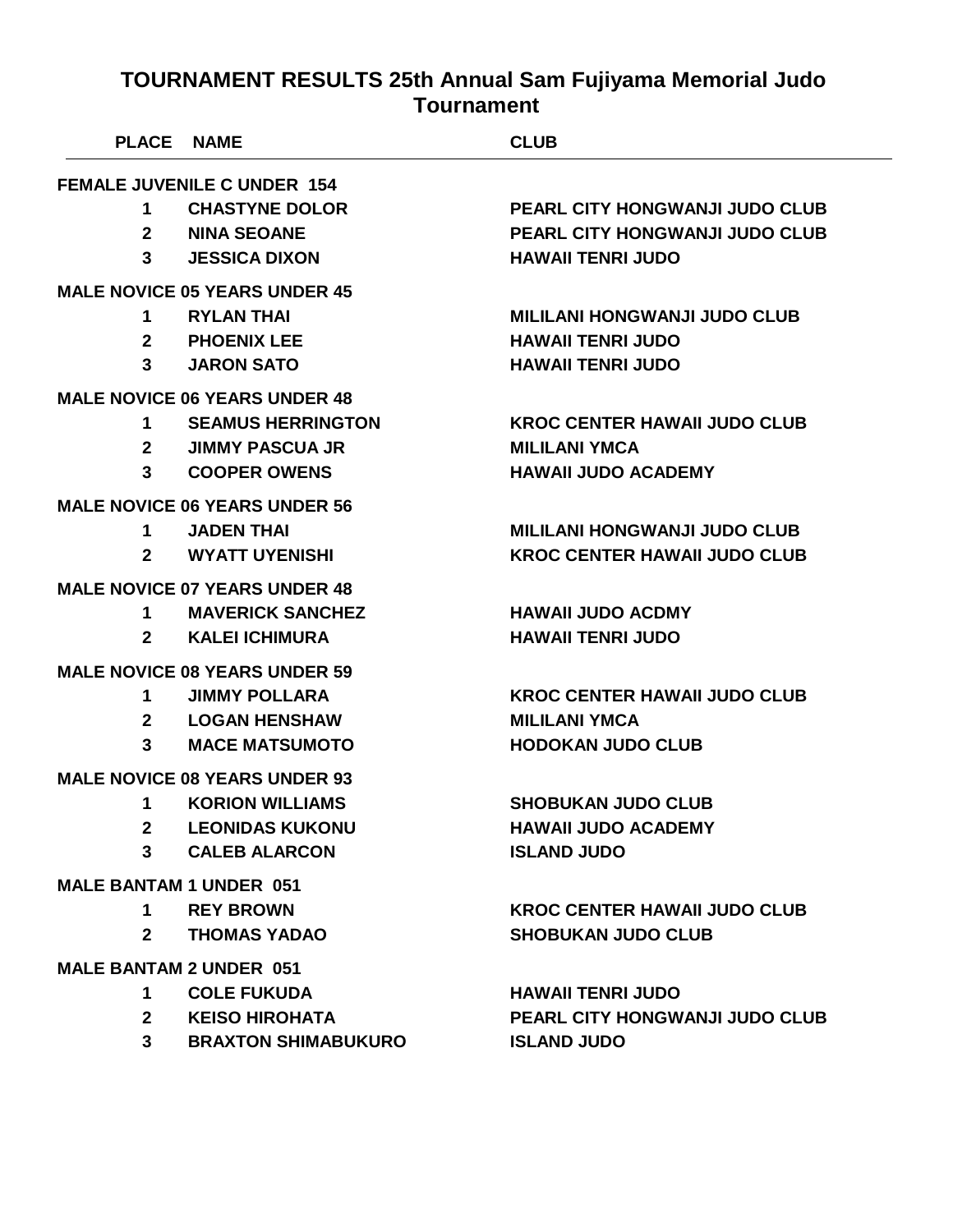| <b>PLACE NAME</b>                    |                                      | <b>CLUB</b>                           |  |
|--------------------------------------|--------------------------------------|---------------------------------------|--|
| <b>MALE BANTAM 2 UNDER 059</b>       |                                      |                                       |  |
| 1                                    | <b>JOHN DOLD</b>                     | <b>HODOKAN JUDO CLUB</b>              |  |
| $\mathbf{2}$                         | <b>AISEA SORIANO</b>                 | <b>HAWAII JUDO ACADEMY</b>            |  |
| 3                                    | <b>JESSE KASHIWABARA</b>             | <b>HAWAII JUDO ACADEMY</b>            |  |
|                                      | <b>MALE INTERMEDIATE 1 UNDER 057</b> |                                       |  |
| 1                                    | <b>CADEN GUEVARA</b>                 | <b>HAWAII JUDO ACADEMY</b>            |  |
| $\mathbf{2}$                         | <b>ELLIOT CHAI</b>                   | <b>PEARL CITY HONGWANJI JUDO CLUB</b> |  |
| 3                                    | <b>DRAEZYN TANAKA</b>                | <b>HAWAII TENRI JUDO</b>              |  |
|                                      | <b>MALE INTERMEDIATE 1 UNDER 066</b> |                                       |  |
| 1                                    | <b>DRAEDEN BALANSAG</b>              | <b>HAWAII TENRI JUDO</b>              |  |
| 2 <sup>1</sup>                       | <b>JALEN KASHIWABARA</b>             | <b>HAWAII JUDO ACADEMY</b>            |  |
| 3                                    | <b>ROBERT BROWN</b>                  | <b>KROC CENTER HAWAII JUDO CLUB</b>   |  |
|                                      | <b>MALE INTERMEDIATE 1 UNDER 075</b> |                                       |  |
| 1                                    | <b>KYLER CHING</b>                   | <b>HAWAII TENRI JUDO</b>              |  |
| $\mathbf{2}$                         | KOU HIROHATA                         | PEARL CITY HONGWANJI JUDO CLUB        |  |
| 3                                    | <b>COLTEN ANIYA</b>                  | <b>MILILANI HONGWANJI JUDO CLUB</b>   |  |
|                                      | <b>MALE INTERMEDIATE 1 UNDER 084</b> |                                       |  |
| 1                                    | <b>BAILEY PHILPOT-FERNANDEZ</b>      | <b>HAWAII TENRI JUDO</b>              |  |
| $\mathbf{2}$                         | <b>NAVI ALMOND</b>                   | <b>HAWAII TENRI JUDO</b>              |  |
| 3                                    | <b>JONATHAN TERAMOTO</b>             | <b>MILILANI HONGWANJI JUDO CLUB</b>   |  |
|                                      | <b>MALE INTERMEDIATE 2 UNDER 062</b> |                                       |  |
| 1                                    | <b>KEN HIROHATA</b>                  | <b>PEARL CITY HONGWANJI JUDO CLUB</b> |  |
| $\mathbf{2}$                         | <b>KODY TANIMOTO</b>                 | <b>PEARL CITY HONGWANJI JUDO CLUB</b> |  |
| 3                                    | <b>CHAD FUKUSHIMA</b>                | <b>HODOKAN JUDO CLUB</b>              |  |
|                                      | <b>MALE INTERMEDIATE 2 UNDER 068</b> |                                       |  |
| 1                                    | <b>RYKER SHIMABUKURO</b>             | <b>ISLAND JUDO</b>                    |  |
|                                      | 2 BRAEDEN FUKUDA                     | <b>HAWAII TENRI JUDO</b>              |  |
| $3^{\circ}$                          | <b>JOHN TOMASIEWICZ</b>              | <b>KROC CENTER HAWAII JUDO CLUB</b>   |  |
| <b>MALE INTERMEDIATE 2 UNDER 075</b> |                                      |                                       |  |
| 1.                                   | <b>TEAGEN SALVADOR</b>               | <b>HAWAII JUDO ACDMY</b>              |  |
|                                      | 2 THOR GUERRERO                      | <b>HAWAII JUDO ACDMY</b>              |  |
| $3^{\circ}$                          | <b>KAI JULIANO</b>                   | <b>PEARL CITY HONGWANJI JUDO CLUB</b> |  |
| <b>MALE INTERMEDIATE 2 UNDER 084</b> |                                      |                                       |  |
| 1                                    | <b>BRAYDEN MORIOKA</b>               | <b>HAWAII TENRI JUDO</b>              |  |
|                                      | 2 BRONSON MORIOKA                    | <b>HAWAII TENRI JUDO</b>              |  |
| 3 <sup>1</sup>                       | <b>BRAD YAMASHITA</b>                | <b>HODOKAN JUDO CLUB</b>              |  |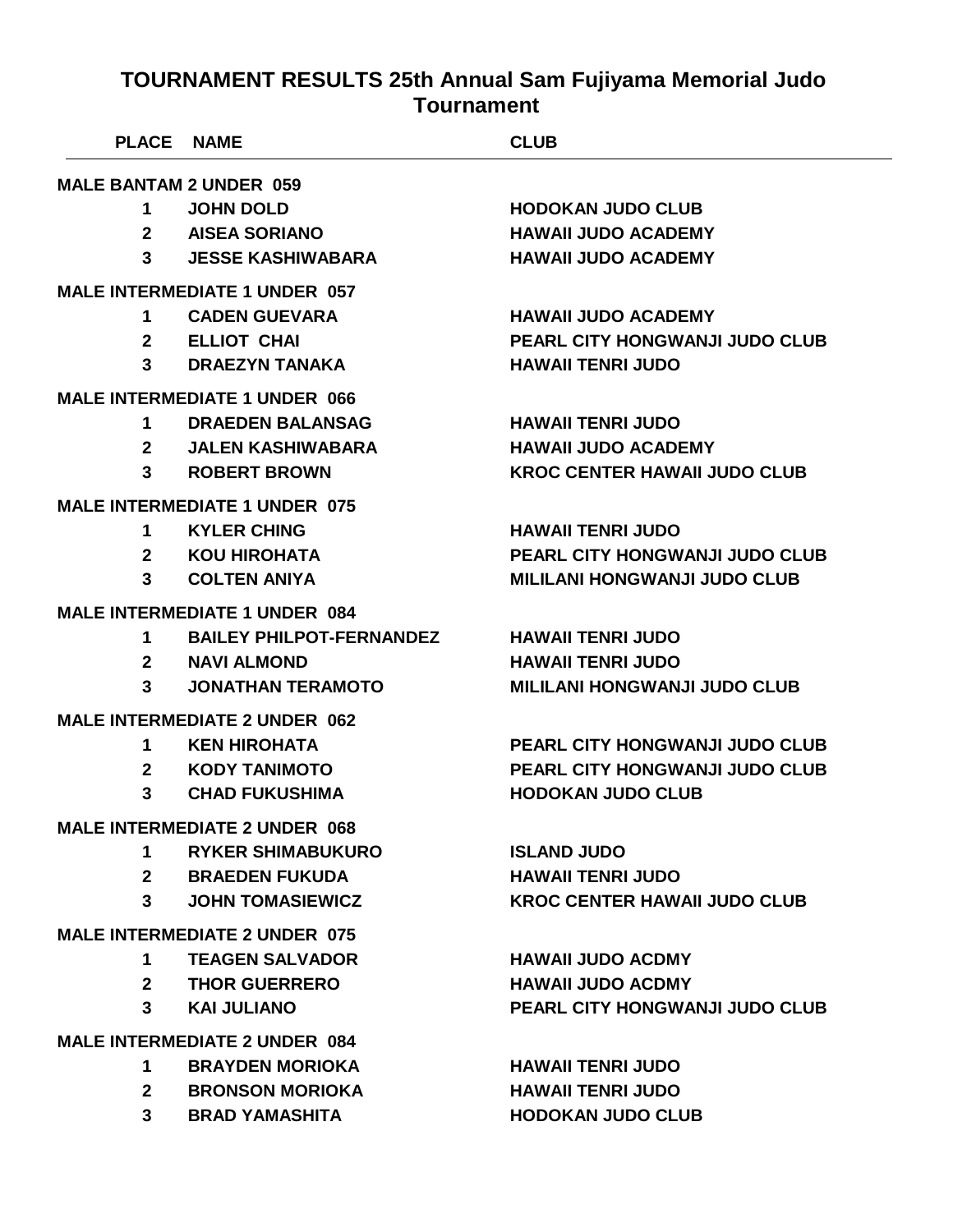| <b>PLACE</b>     | <b>NAME</b>                           | <b>CLUB</b>                           |
|------------------|---------------------------------------|---------------------------------------|
|                  | <b>MALE INTERMEDIATE 2 UNDER 092</b>  |                                       |
| 1                | <b>DARIEUS PAVAO</b>                  | <b>PEARL CITY HONGWANJI JUDO CLUB</b> |
| $\mathbf{2}$     | <b>EVYNNE NISHIMURA</b>               | <b>MILILANI HONGWANJI JUDO CLUB</b>   |
| 3                | <b>TRENTON LAU</b>                    | <b>HODOKAN JUDO CLUB</b>              |
|                  | <b>MALE INTERMEDIATE 2 UNDER 106</b>  |                                       |
| 1                | <b>JOSHUA ISHIGAKI</b>                | PEARL CITY HONGWANJI JUDO CLUB        |
| $\mathbf{2}$     | <b>ALAKA'I CHANG</b>                  | <b>SHOBUKAN JUDO CLUB</b>             |
|                  | <b>MALE INTERMEDIATE 2 UNDER 117+</b> |                                       |
| 1                | <b>RODSTAN SALANGDRON</b>             | <b>KROC CENTER HAWAII JUDO CLUB</b>   |
| $\mathbf{2}$     | <b>MATTHEW YADAO</b>                  | <b>SHOBUKAN JUDO CLUB</b>             |
| 3                | <b>DENTON LARANIO</b>                 | <b>SHOBUKAN JUDO CLUB</b>             |
|                  | <b>MALE JUVENILE A UNDER 079</b>      |                                       |
| 1                | <b>KADEN KOBASHIGAWA</b>              | <b>ISLAND JUDO</b>                    |
| $\mathbf{2}$     | <b>NOA FRASCO</b>                     | <b>AIEA HONGWANJI</b>                 |
| 3                | <b>BRENDAN SEKULACH</b>               | <b>PRECISION GRAPPLING</b>            |
|                  | <b>MALE JUVENILE A UNDER 088</b>      |                                       |
| 1                | <b>MATT NAKAMA</b>                    | <b>PRECISION GRAPPLING</b>            |
| $\mathbf{2}$     | <b>RYLEY PUAHALA</b>                  | <b>PEARL CITY HONGWANJI JUDO CLUB</b> |
| 3                | <b>BRANSON LAZO</b>                   | <b>KOOLAU JUDO</b>                    |
|                  | <b>MALE JUVENILE A UNDER 097</b>      |                                       |
| 1                | <b>ANAKIN MENDOZA</b>                 | PEARL CITY HONGWANJI JUDO CLUB        |
| $\mathbf{2}$     | <b>CHANCE GARCIA</b>                  | <b>ISLAND JUDO</b>                    |
|                  | <b>MALE JUVENILE A UNDER 106</b>      |                                       |
| 1                | <b>JAMES LUM</b>                      | <b>MILILANI HONGWANJI JUDO CLUB</b>   |
| $\boldsymbol{2}$ | <b>JASON WADA</b>                     | <b>HAWAII JUDO ACADEMY</b>            |
|                  | <b>MALE JUVENILE A UNDER 117</b>      |                                       |
| 1 $\blacksquare$ | <b>AYDEN CORONIL</b>                  | <b>PEARL CITY HONGWANJI JUDO CLUB</b> |
|                  | 2 TANNER HIGA                         | <b>MAKIKI SEIDOKAN JUDO CLUB</b>      |
| $3^{\circ}$      | <b>JALEN RAMOS</b>                    | <b>MILILANI HONGWANJI JUDO CLUB</b>   |
|                  | <b>MALE JUVENILE A UNDER 128</b>      |                                       |
| 1                | <b>CHASE GARCIA</b>                   | <b>ISLAND JUDO</b>                    |
|                  | <b>MALE JUVENILE A UNDER 141+</b>     |                                       |
| 1                | <b>AIDEN VALDEZ</b>                   | <b>MILILANI SEIDOKAN JUDO CLUB</b>    |
|                  |                                       |                                       |